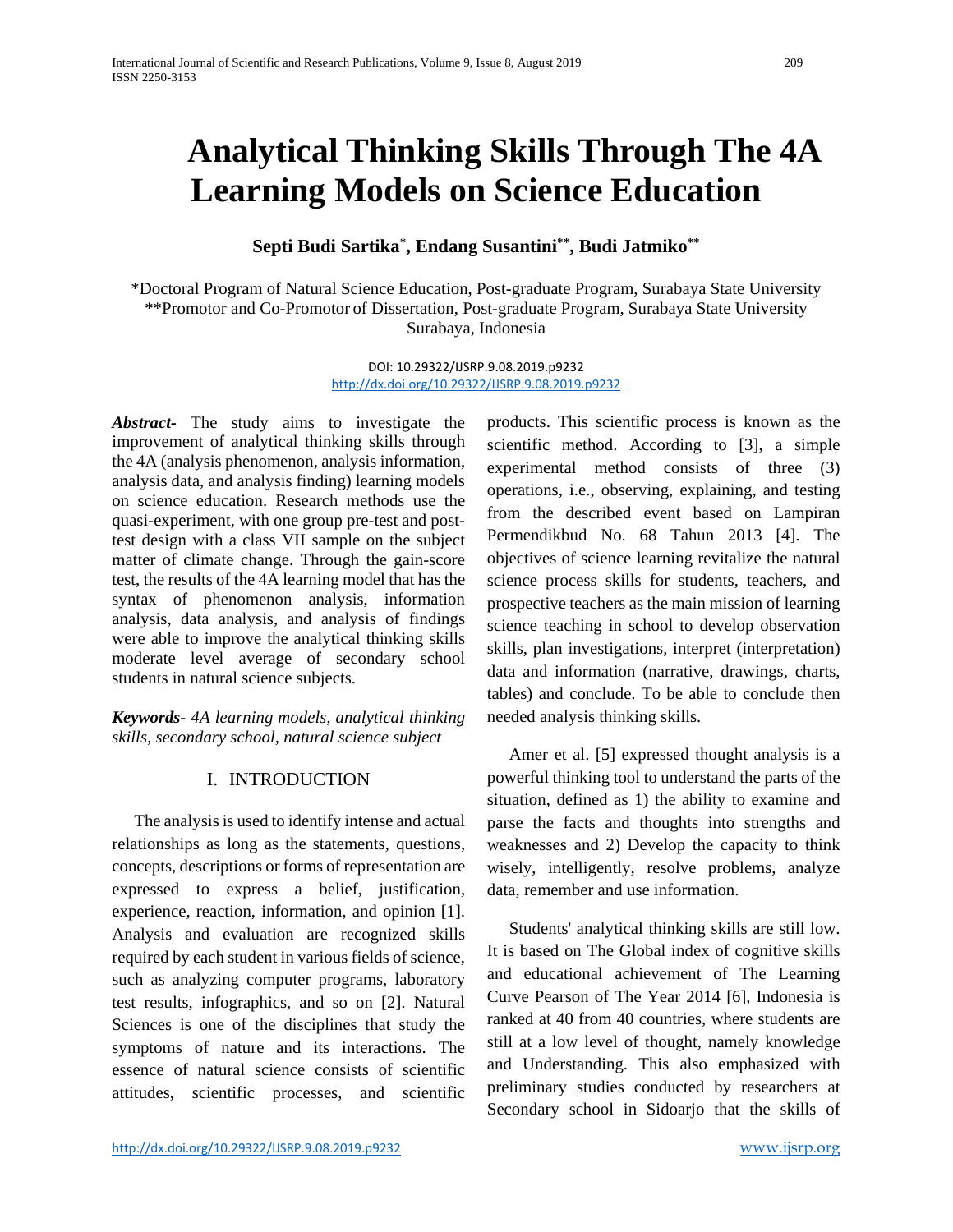analytical thinking students are categorized low because of the ability of students still stage of memorizing, understanding, and applying yet at stage analyzing [7]. Normally, every problem has a constraint, uncertainties, and various solutions, and there are no formal techniques that can produce the best solution [8].

Thinking analysis is a relationship with the scientific process; thinking synthesis is expressed in planning, building, and developing the essence of the design process [9]. Thinking analysis is also a part of high-level complex thinking with the application of important learning for students [10]. According to [2], analysis and evaluation are recognized as crucial skills that all students must master. On learning activities need to guide teachers about: 1) basic knowledge of thinking analysis; 2) analysis thinking process, and 3) Manage classes to develop analysis thinking [11]. Based on the study, a model of learning is needed to practice analytical thinking skills. Another way is to teach by following the objectives of the curriculum. Teachers can apply teaching methods emphasizing on thinking development to improve their students' ability. It is not only in content but the thinking skills as well [12].

Actual learning models, among others, help students acquire skills, ideas, information, grades, ways of thinking, and self-expressing and also teach how to acquire them. The 4A learning model is a valid model of content and a construct to practice the analytical thinking skills of junior high school students in science subjects. The 4A learning Model has four syntaxes: phenomenon analysis, information analysis, data analysis, and findings analysis.

Fourth learning model syntax 4A theoretically and empirically trained analysis thinking skills. The syntax of analysis phenomenon aims to distinguish contrasting phenomena to formulate problems. The syntax of information analysis aims to organize relevant and irrelevant information so that students can formulate hypotheses. The data analysis syntax aims to obtain findings from experiments/ experiments to distinguish and organize the data that is further analyzed. The syntax of the findings aims to attribute or to make conclusions from the results of previous findings. Thus the indicators of the analysis thinking include distinguishing, organizing, and catalyzing the training in each syntax.

In preparing the students for creative thinking skills and analysis required a balance between inter and transdisciplinary as well as a habit of mind patterns to cultivate the skills of the  $21<sup>st</sup>$  century [13]. Also, empirical learning of science improves student confidence and motivation; Help learns about yourself; Develop problem-solving, psychomotor, and mental skills; give meaningful lessons; Improve analytical thinking skills; and support the relationship between natural science and everyday life [14]. Thus it is very appropriate if the analytical thinking skills begin to be trained for students.

## II. IDENTIFY, RESEARCH AND COLLECT IDEA

Research design using one group pre-tests and Post-test group for, with class VII trial class in secondary school. The technique of data collection using test techniques, i.e., giving test thinking analysis skills before and after given treatment by applying learning model 4A. The data analysis technique uses the gain score from the pre-tests and post-test values. The value of this increase was used as a reference model of the 4A learning can improve the analytical skills of secondary school students in natural science subjects.

## III. RESULTS OF FINDINGS

Data on analytical thinking skills that contain analysis indicators: distinguish, classify, and attribute can be seen in the following Table 1:

**Table 1.** Percentage of Improved Analytical Thinking Skills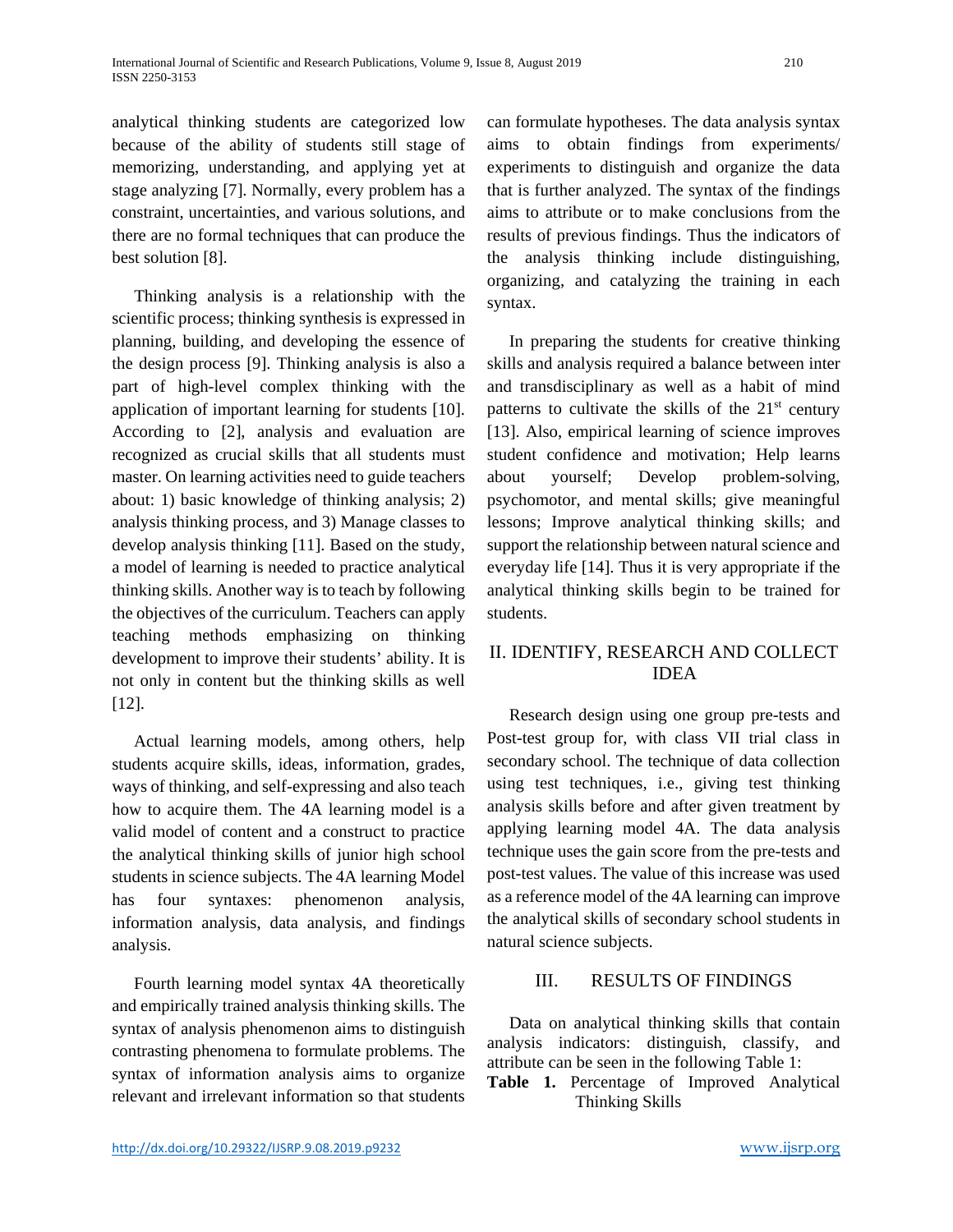| N-gain | Level    | Percentage $(\% )$ |
|--------|----------|--------------------|
| 0.91   | High     | 9.68               |
| 0.61   | Moderate | 90.32              |

Based on Table 1, it is acquired that improved analytical thinking skills at a moderate level average in 90.32%. This is evidenced by the performance of a 4A learning model syntax that includes analysis phenomenon, analysis information, analysis data, and analysis finding was a good category.

The assessment of the students'answers when the tests were carried out is the data describing the level of students'analytical thinking skills [15]. Students ' analytical thinking skills are measured using analytical thinking skills tests that contain analytical indicators, including distinguishing, classifying, and attributes. Test result analytical skills students with strong analytical skills have a pattern and detail, able to identify the elements of the situation and determine the parts that have relations [16]. By observing the results of increased tests gained that the criteria for improvement are moderate and high, it means that students have a pattern and detail.

According to Mulyasa [17], good planning will help teachers in the process of teaching and learning activities. The achievement of learning objectives is also influenced by how to lesson plan strategies are designed that is certainly by the characteristics of students to be taught. Teachers in teaching natural science subjects in addition to the characteristics of students also need to pay attention to the characteristics of teaching materials.

The process of analytical thinking skills is the development of activities directly through the process of thinking [18]. Analyzing means breaking material into constituent parts and determining the relationship between the parts and the relationship between those parts with the overall structure or purpose [10]. Anderson and Krathwol [19] expressed analysis involving separation of material into its core parts and determining how those parts relate to each other or overall. This category of processes includes cognitive processes that distinguish, organize, and attribute. Analytical thinking is blended with critical thinking, especially as a part of the problem-solving process, considered essential for providing the skills required to prepare children for more complex life and work environment in 21st century [20].

Robbins expressed thought analysis was a chain of uniform behavior but involved an element of investigation and further situation with the results and parameters that were poorly structured [21]. Thinking analysis is needed when the ambiguous situation that students need in identifying or creating problems to be resolved. Courses in Computational Thinking have demonstrated success in many schools; however, this research demonstrates its effectiveness in improving analytical skills in majors as well as non-majors [22].

A basic skill requires the foundation for analysis thinking that is not only done by data [23]. Literacy is a way to develop logic, analysis, and scientific Thinking [24]. Thinking analysis is the competency of identifying and classifying is a different aspect where objects, stories, or events are a small part that fused and found the relationship of components, cause consequences, to understand Relation [11]. Thus the analysis is done for some things, not just for data analysis. Based on learning theory, a dynamic process results from interactions with both individuals and the environment, intelligence as a creation from prior knowledge and understandings, and cognitive growth as autonomous which includes both social settings and the physical environment of the learning [25].

## IV. CONCLUSIONS

Based on data analysis results, it was acquired that a significant learning model 4A was able to improve the analytical thinking skills of secondary school students in natural science subjects.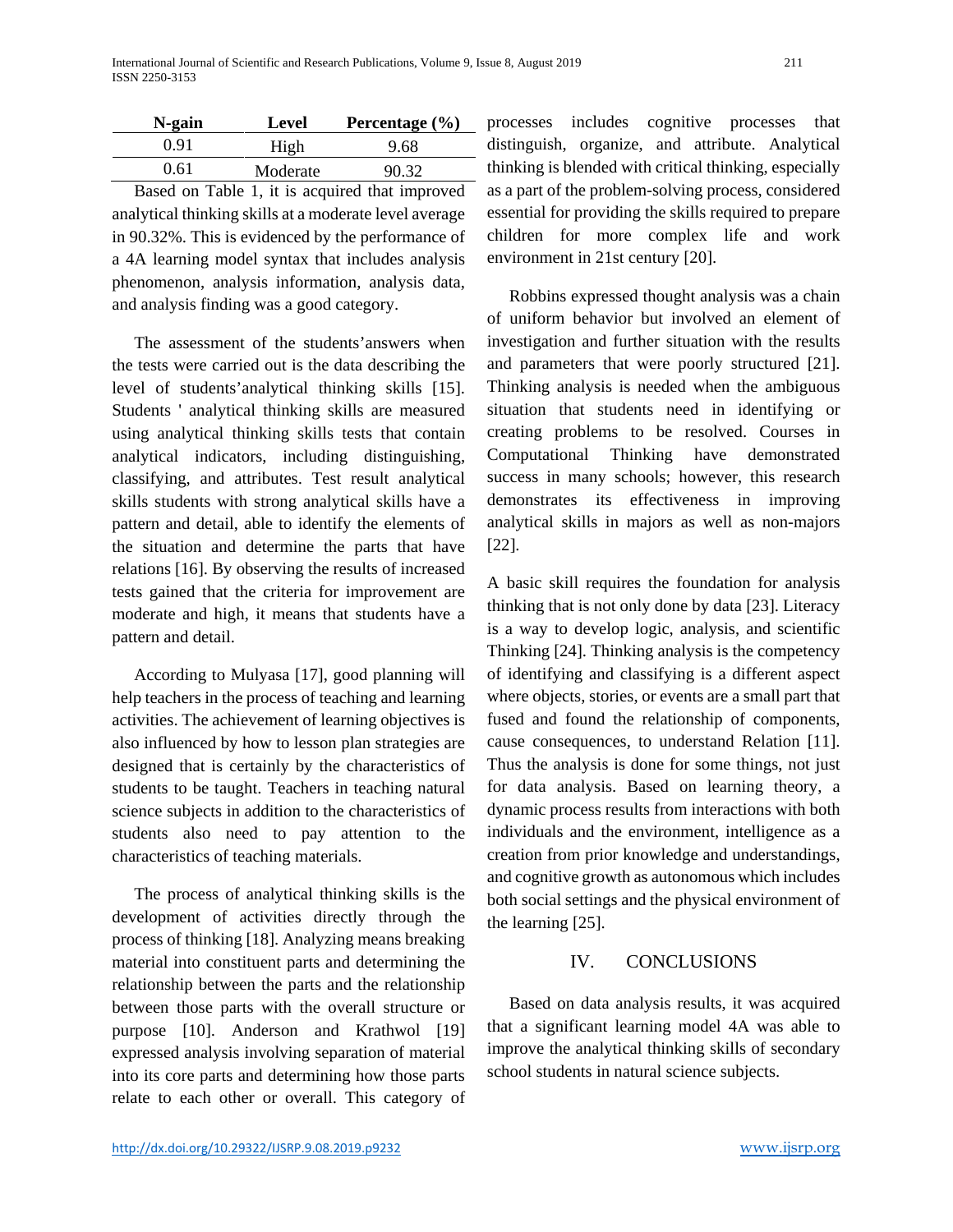#### ACKNOWLEDGEMENTS

The author thanked:

- 1. Prof. Dr. Endang Susantini, M. Pd., as Promotor and Prof. Dr. Budi Jatmiko, M. Pd., as the copromoter who has guided to complete this article.
- 2. Prof. Dr. Rudiana Agustini, M. Pd., Prof. Dr. Mundilarto, M. Pd., and Z.A. Imam Supardi, Ph.D., as testers who have given criticism and suggestion.
- 3. Prof. Dr. Erman, M. Pd., Dr. Wahono Widodo, M. Pd., and Dr. Rinie Pratiwi P, M.Si., as the model validator following its supporting devices.
- 4. Dr. Wasis, M.Si., Prof. Dr. Suyatno, M.Si., Dr. Nur Efendi, M.Pd., Dr. Wahono Widodo, M.Pd., and Prof. Dr. Erman, M.Pd. as the testers who have given criticsm and suggestion.
- 5. All friends in Doctoral of Science Education post-graduate Program, Surabaya State University that always provide support and passion.

#### REFERENCES

- [1] P. A. Facione and N. C. Facione, "Critical thinking for life: Valuing, measuring, and training critical thinking in all its forms," *Inq. Crit. Think. Across Discip.*, vol. 28, no. 1, pp. 5–25, 2013.
- [2] R. Paul and L. Elder, *The miniature guide to critical thinking: Concepts & tools*. California: Foundation for Critical Thinking, 2006.
- [3] S. S. Carey, *A Beginner Guide to Sciencetific Method 4th Edition*. United States of America: Wodsworth, 2011.
- [4] Kemendikbud, *Lampiran Permendikbud No. 68 Tahun 2013*. 2013.
- [5] A. Amer, "Analytical thinking," in *Pathways to Higher Education*, 2005.
- [6] A. R. Baswedan, "Gawat darurat pendidikan di Indonesia," 2014.
- [7] B. S. Sartika, "Keterampilan Berpikir Analitik Dalam Pembelajaran IPA Di SMP," in *Prosiding Seminar Nasional Tahun*, 2016.
- [8] H. Husain, S. S. Mokri, A. Hussain, S. A. Samad, and R. A. Majid, "The level of critical and analytical thinking skills among electrical

and electronics engineering students, UKM," *Asian Soc. Sci.*, vol. 8, no. 16, p. 80, 2012.

- [9] I. Levin and E. Lieberman, "Developing analytical and synthetic thinking in technology education," in *Proceedings of International Conference on Technology Education*, 2000.
- [10] N. Saengprom, W. Erawan, S. Damrongpanit, and J. Sakulku, "Exploring the Different Trajectories of Analytical Thinking Ability Factors: An Application of the Second-Order Growth Curve Factor Model," *Educ. Res. Rev.*, vol. 10, no. 7, pp. 994–1002, 2015.
- [11] A. I. Sitthipon, "Development of teachers" learning management emphasizing on analytical thinking in Thailand," *Procedia-Social Behav. Sci.*, vol. 46, pp. 3339–3344, 2012.
- [12] R. Siribunnam and S. Tayraukham, "Effects of 7-E, KWL and conventional instruction on analytical thinking, learning achievement and attitudes toward chemistry learning," *J. Soc. Sci.*, vol. 5, no. 4, pp. 279–282, 2009.
- [13] D. I. Vanada, "Practically creative: the role of design thinking as an improved paradigm for 21st century art education," *Techne Ser. i Slöjdpedagogik och Slöjdvetenskap*, vol. 21, no. 2, 2014.
- [14] G. Harman, A. Cokelez, B. Dal, and U. Alper, "Pre-Service Science Teachers' Views on Laboratory Applications in Science Education: The Effect of a Two-Semester Course," *Univers. J. Educ. Res.*, vol. 4, no. 1, pp. 12–25, 2016.
- [15] E. Sudibyo, B. Jatmiko, and W. Widodo, "The Effectiveness of CBL Model to Improve Analytical Thinking Skills the Students of Sport Science," *Int. Educ. Stud.*, vol. 9, no. 4, pp. 195–203, 2016.
- [16] R. M. Magsino, "Enhancing higher order thinking skills in a marine biology class through Problem-Based Learning," *Asia Pacific J. Multidiscip. Res.*, vol. 2, no. 5, 2014.
- [17] E. Mulyasa, *Kurikulum yang disempurnakan*. Bandung: Remadja Rosdakarya, 2006.
- [18] S. Montaku, "Results of analytical thinking skills training through students in system analysis and design course," *IETEC*, 2011.
- [19] O. W. Anderson and D. R. Krathwohl, *A taxonomy for learning, teaching, and assessing: A revision of Bloom's taxonomy of educational objectives*. New York: Longman, 2001.
- [20] T. Thaneerananon, W. Triampo, and A. Nokkaew, "Development of a Test to Evaluate Students' Analytical Thinking Based on Fact versus Opinion Differentiation," *Int. J. Instr.*, vol. 9, no. 2, pp. 123–138, 2016.
- [21] J. K. Robbins, "Problem solving, reasoning, and